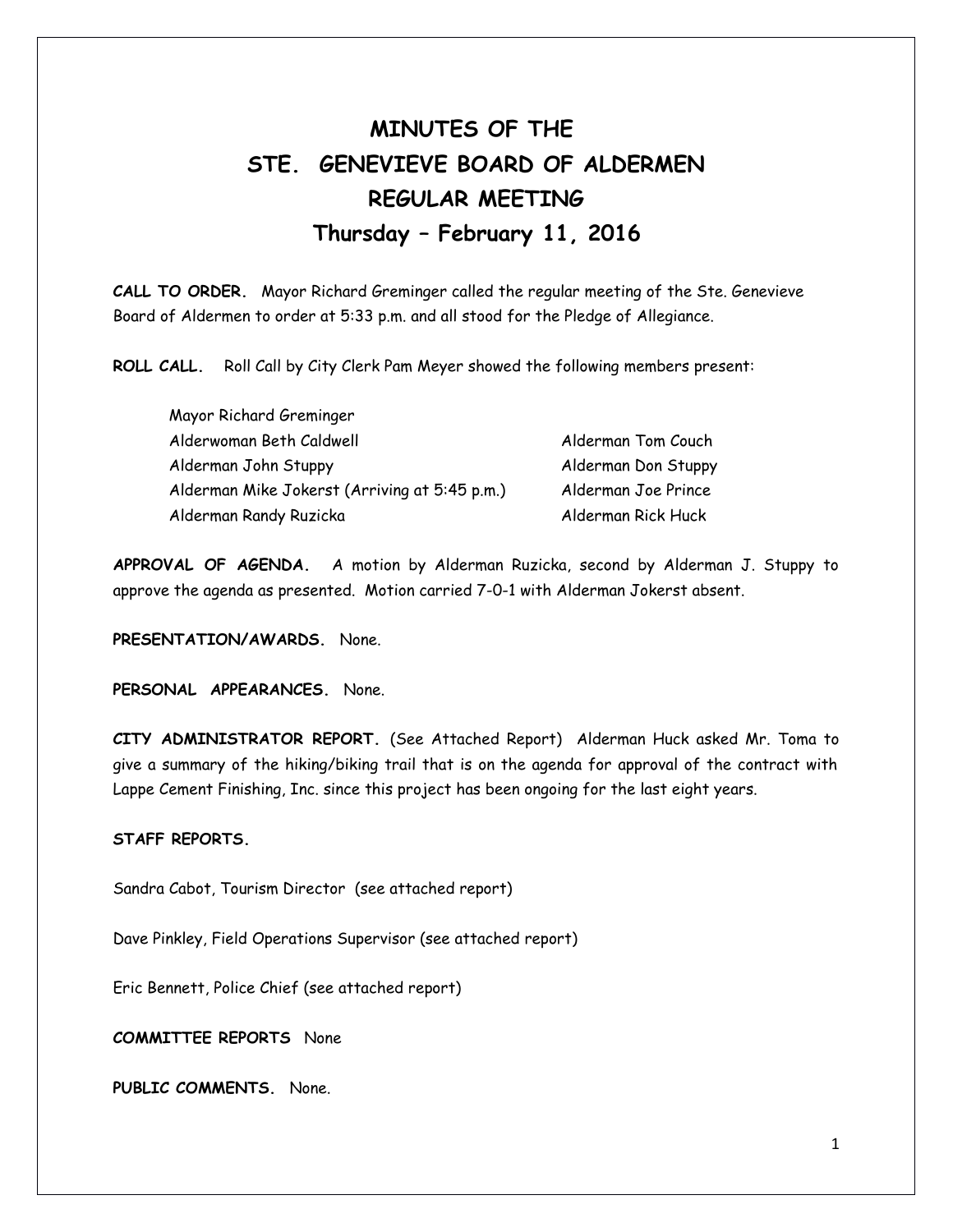#### **CONSENT AGENDA**

**Minutes – Board of Aldermen – Regular Meeting – January 28, 2016.** A motion by Alderman Donnie Stuppy, second by Alderwoman Caldwell to approve the Minutes of the regular meeting of the Ste. Genevieve Board of Alderman for the January 28, 2016 meeting.

**RESOLUTION 2016 – 06. A RESOLUTION OF THE CITY OF STE. GENEVIEVE, MISSOURI AUTHORIZING THE MAYOR TO EXECUTE A PROPERTY MAINTENANCE AGREEMENT WITH KEVIN M. PETTY.** A motion by Alderman Huck, second by Alderman Prince to approve the property maintenance agreement with Mr. Kevin Petty. Motion carried 8-0.

**OLD BUSINESS.** None.

#### **NEW BUSINESS.**

**BILL NO. 4087. AN ORDINANCE APPROVING A BUDGET AMENDMENT TO THE CITY OF STE. GENEVIEVE FISCAL YEAR 2016 BUDGET RELATING TO THE FEDERAL LEVEE FUND BUDGET #45 AND THE CAPITAL IMPROVEMENTS FUND #70. 1st READING.** A motion by Alderman Huck, second by Alderman Jokerst, Bill No. 4087 was placed on its first reading, read by title only, considered and passed with an 8-0 vote of the Board of Aldermen.

**BILL NO. 4088. AN ORDINANCE OF THE CITY OF STE. GENEVIEVE AUTHORIZING THE MAYOR TO ENTER INTO CONTRACT WITH BAER ENGINEERING, LLC. OF PERRYVILLE, MISSOURI FOR CONSTRUCTION INSPECTION SERVICES FOR THE STE GENEVIEVE RIVER BEAUTIFICATION AND HIKING TRAIL PROJECT (STP-9900 (025)) IN AMOUNT NOT TO EXCEED \$59,403.18 UPON MODOT APPROVAL IF REQUIRED. 1ST READING.** A motion by Alderwoman Caldwell, second by Alderman Prince, Bill No. 4088 was placed on its first reading, read by title only, considered and passed with a 8-0 vote of the Board of Aldermen. A motion by Alderman Couch, second by Alderman Prince to proceed with the second and final reading of Bill No. 4088. Motion by Alderman Jokerst, second by Alderman Ruzicka, Bill No. 4088 was placed on its second and final reading, read by title only, considered and passed by a roll call vote as follows: Ayes: Alderwoman Beth Caldwell, Alderman Mike Jokerst, Alderman Joe Prince, Alderman Randy Ruzicka Alderman Richard Huck, Alderman Tom Couch, Alderman John Stuppy and Alderman Donald Stuppy. Nays: None Motion carried 8-0. Thereupon Bill No. 4088 was declared Ordinance No. 4024 signed by the Mayor and attested by the City Clerk.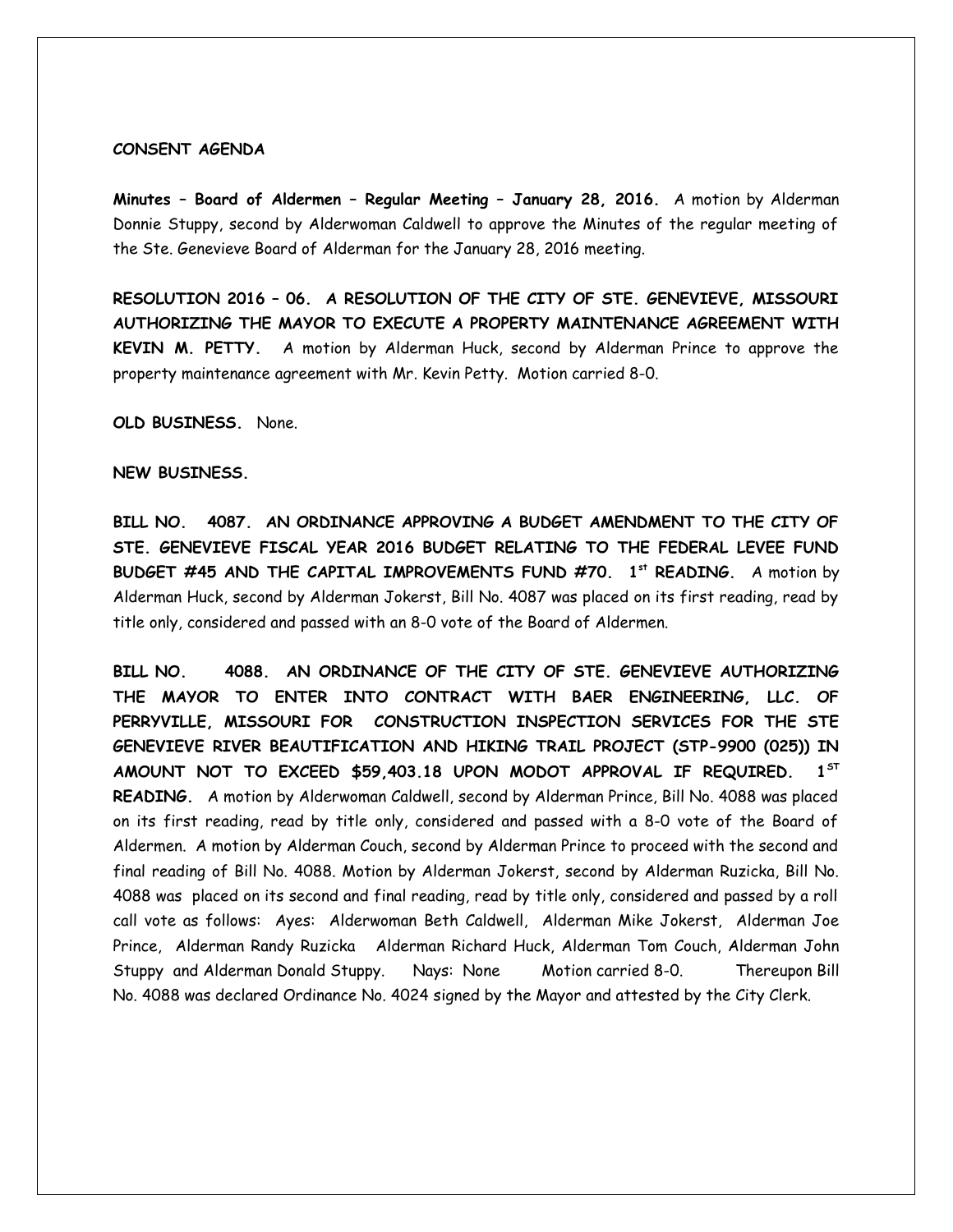**BILL NO. 4089. AN ORDINANCE OF THE CITY OF STE. GENEVIEVE AUTHORIZING THE MAYOR TO ENTER INTO A CONTRACT WITH LAPPE CEMENT FINISHING, INC., OF PERRYVILLE MISSOURI IN THE AMOUNT OF THREE HUNDRED SEVENTY THOUSAND FORTY NINE DOLLARS AND NINE CENTS (\$370,049.09) FOR THE STE. GENEVIEVE RIVER BEAUTIFICATION & HIKING TRAIL, PROJECT NO. STP-9900(025). 1ST READING.** A motion by Alderman Prince, second by Alderwoman Caldwell, Bill No. 4089 was placed on its first reading, read by title only, considered and passed with the amended contract, per the City Attorney, with a 8-0 vote of the Board of Aldermen. A motion by Alderman Couch, second by Alderman Prince to proceed with the second and final reading of Bill No. 4088. Motion by Alderman Prince , second by Alderman Jokerst, Bill No. 4089 was placed on its second and final reading, read by title only, considered and passed as amended by a roll call vote as follows: Ayes: Alderwoman Beth Caldwell, Alderman Mike Jokerst, Alderman Joe Prince, Alderman Randy Ruzicka Alderman Richard Huck, Alderman Tom Couch, Alderman John Stuppy and Alderman Donald Stuppy. Nays: None Motion carried 8-0. Thereupon Bill No. 4089 was declared Ordinance No. 4025 signed by the Mayor and attested by the City Clerk.

**BILL NO. 4090. AN ORDINANCE APPROVING A BID PROPOSAL FROM SIDENER ENVIRONMENTAL SERVICES, ST. LOUIS, MISSOURI FOR A NEW POLYMER FEED SYSTEM AT THE WATER PLANT IN AN AMOUNT NOT TO EXCEED \$6,811.00. 1ST READING.** A motion by Alderman Donald Stuppy, second by Alderman Prince, Bill No. 4090 was placed on its first reading, read by title only, considered and passed with a 8-0 vote of the Board of Aldermen.

### **OTHER BUSINESS.**

**Approval of street closures for a 5K Run hosted by the National Junior Honor Society of Ste. Genevieve RII School District on Saturday, April 30, 2016.** A motion by Alderman Huck, second by Alderman J. Stuppy to approve the street closure request from Ste. Genevieve RII National Junior Honor Society. Motion carried 8-0.

**Approval of a Temporary Liquor License for the Friends Foundation of Ste. Gen. County Memorial Hospital, for Saturday, April 2, 2016 at the Ste. Genevieve County Community Center for the Taste of Ste. Genevieve County.** A motion by Alderman Huck, second by Alderwoman Caldwell to approve the temporary liquor license request from the Friends Foundation of Ste. Genevieve County Memorial Hospital. Motion carried 8-0.

**Approval of a liquor license for Chaumette, Inc., 9 N. Main Street for the sale of all kinds of liquor by the drink and includes Sunday sales.** A motion by Alderman Huck, second by Alderman Ruzicka to approve the liquor license for Chaumette, Inc. at 9 N. Main Street. Motion carried 8-0.